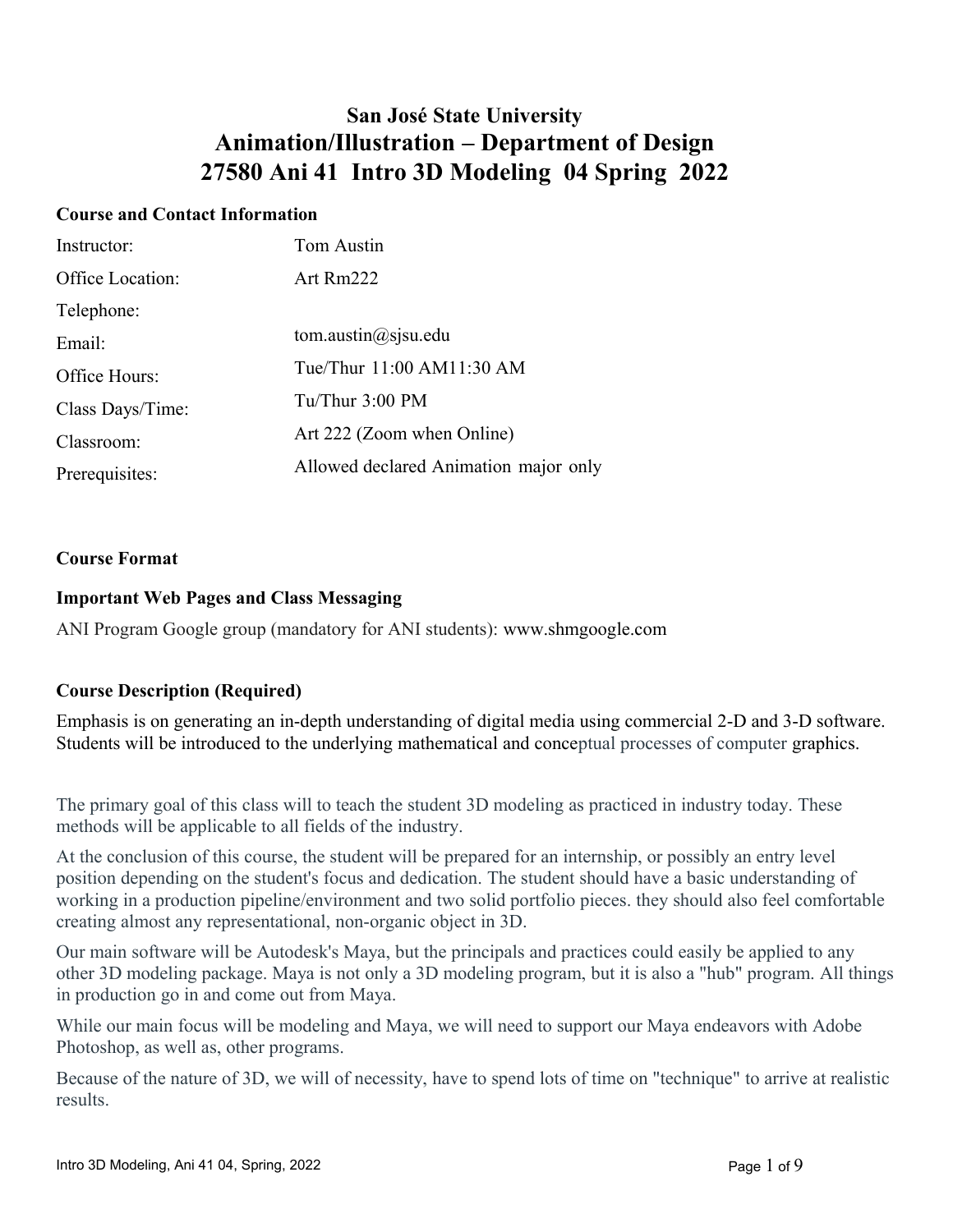This should never distract you from your primary mission to create good art! You will utilize all of your art training and add to it in this class.

There is no room to hide in 3D land! Your knowledge and depiction of form must be accurate as well as your breakdown and reproduction of the surface qualities of an object and how it interacts with light. There are no shadowy areas with which to hide your lack of understanding of light and form!

Part of operating within a professional environment is the ability to accurately re-create the object you are given, whether it be realistically or whimsically, you must map to the reference

### **Course Learning Outcomes (CLO)**

Upon successful completion of this course, students will be able to:

- 1. Articulately discuss their work in public and receive and respond to public criticism in a positive manner.
- 2. Model using a Maya or like programs, any non-organic object in 3D, using current industry practices.
- 3. Create custom UV Mapping coordinates to facilitate the application of textures to their 3D objects.
- 4. Create custom textures using Maya, Photoshop, and Substance Painter.
- 5. Create appropriate presentation materials to showcase their work in a professional portfolio/reel.
- 6. Learn to work in a team environment, both as a team member and as a team leader.
- 7. Self-evaluate their work, and their strengths and weaknesses as they relate to studying the visual arts.

Required Texts/Readings (Required)

#### **Textbook**

No Text is required for this class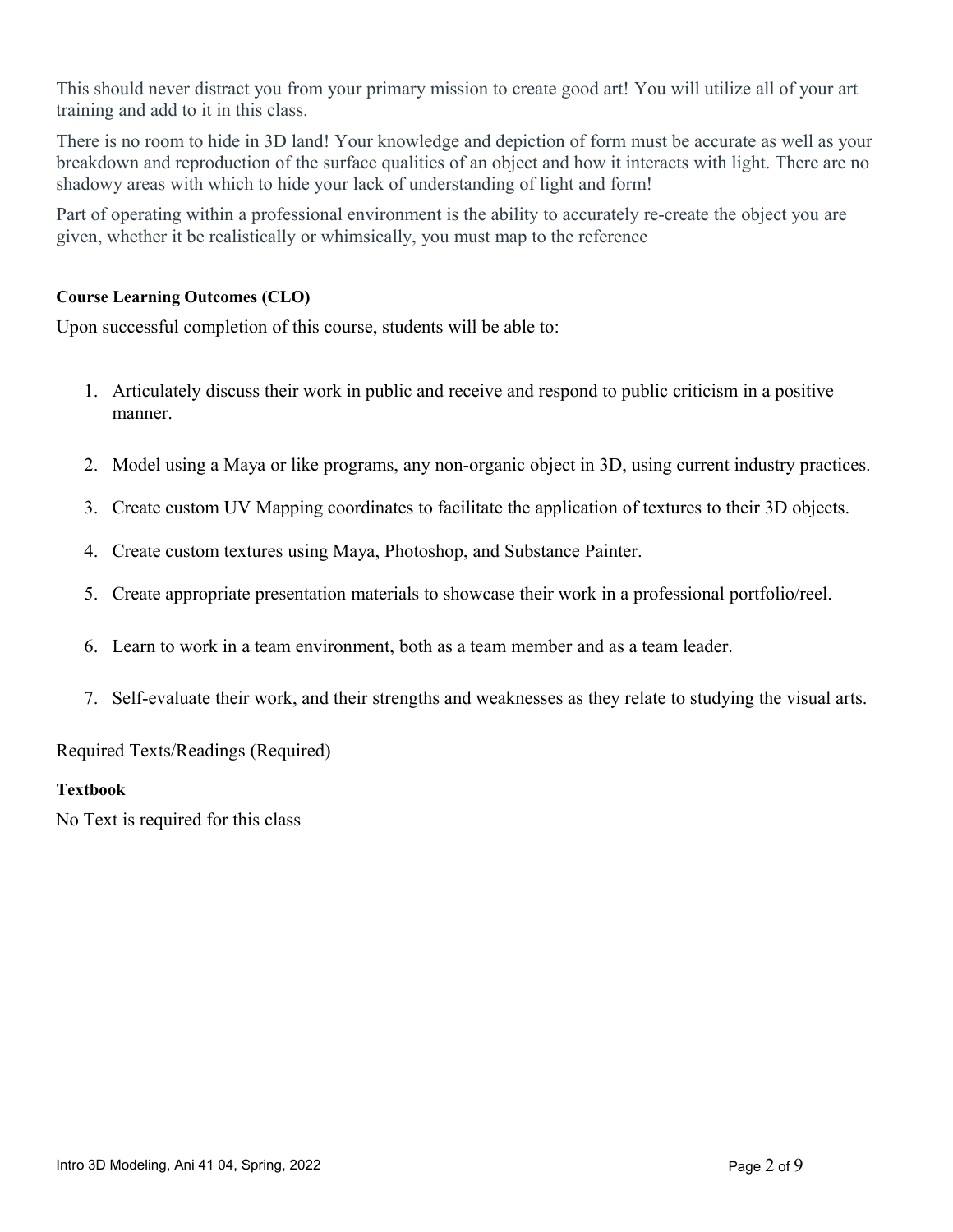#### **Other Readings**

**Digital Modeling,** by William Vaughan

**This book will sustain you for ANI 51A and ANI 130A and ANI 130B**

**ISBN-10: 0321700899**

**Autodesk Maya 2018, Murdock**

**ISBN-10: 0978-1-58503-917-9**

#### **Course Requirements and Assignments**

In this class we will learn the basics of 3D Modeling. We will use Autodesk's Maya, but the techniques apply to most 3D packages. Maya is a broad program with many facets besides modeling. We will touch on the other functions as necessary, but will drill deep on the modeling side.

In addition to Maya, we will use Photoshop and a program called Substance Painter. A cursory familiarity with Photoshop is assumed, but Substance Painter will be examined in full.

The commercial application of 3D knowledge is most visible in the entertainment industry, with video games and film, but there are many other avenues, product advertising, military simulations, phone apps, etc.. The burgeoning field of 3D printing holds boundless potential for 3D modeling.

There will be major projects each weekend during the semester in addition to daily homework between all classes. All projects will be held to strict standards and a student's grade is dependent on how well they—and their team— meet these standards within the deadlines given.

For more detailed information about classroom activities, please refer to the handouts distributed each week for each project. Each assignment is designed to progressively and cumulatively build towards the above-listed learning outcomes. All of the above is subject to change with fair notice.

"Success in this course is based on the expectation that students will spend, for each unit of credit, a minimum of 45 hours over the length of the course (normally three hours per unit per week) for instruction, preparation/studying, or course related activities, including but not limited to internships, labs, and clinical practica. Other course structures will have equivalent workload expectations as described in the syllabus."

#### **Final Examination or Evaluation**

*"*Faculty members are required to have a culminating activity for their courses, which can include a final examination, a final research paper or project, a final creative work or performance, a final portfolio of work, or other appropriate assignment."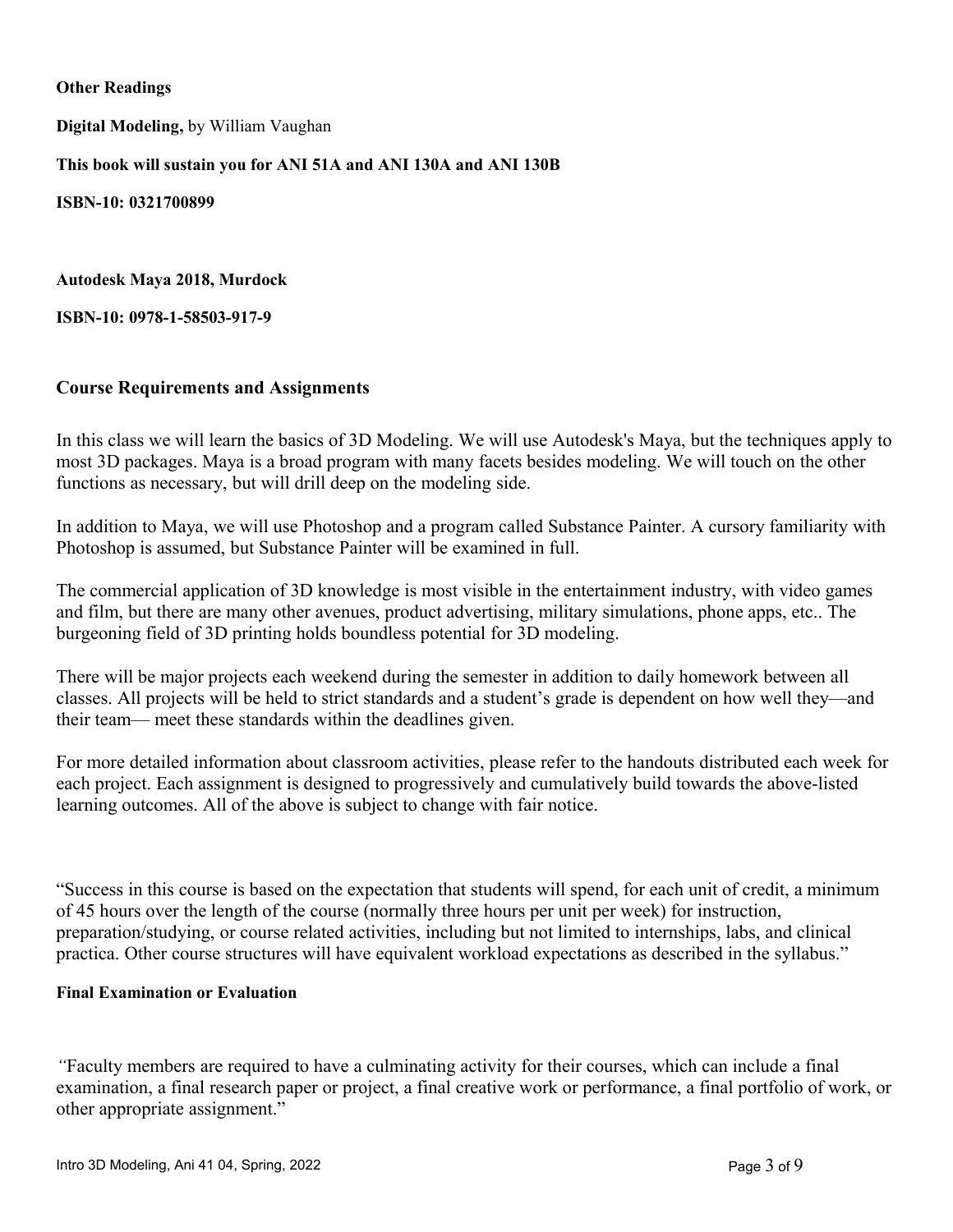### **Grading Information**

- *[University Syllabus Policy S16-9](http://www.sjsu.edu/senate/docs/S16-9.pdf) (http://www.sjsu.edu/senate/docs/S16-9.pdf)*
- *[University Attendance and Participation Policy F15-12](about:blank) (http://www.sjsu.edu/senate/docs/F15-12.pdf)*

#### **Determination of Grades**

Students will be held accountable for meeting all deadlines with acceptable work. Directions given in class and for assignments must be followed accurately or grades will be lowered accordingly. Late work will not be excepted unless the instructor has given prior approval. Students are responsible for completing all work assigned during any absences, and absent students must make arrangements for their work to be turned in (on due date) and criticism recorded, by another student. No extra credit projects will be accepted for this class.

Class participation will be assessed and includes active engagement in critiques, intelligent questioning, peer mentoring, and proactive learning behavior.

Obviously, the quality of the work, both conceptually and its final execution, is the primary component of the grade; but as mentioned above, the student's grade is also determined by their professional attitude, their conduct, their work ethic, and their ability to meet their deadlines and the educational challenges posed by the assignments. Above all, students are graded on the intelligence they demonstrate while they pursue, question, attempt, evaluate, struggle, succeed and/or fail at their assignments.

While it is technically possible to pass this class with a grade as low as a D-, students should be aware that grades below the "B" range demonstrate a concerning lack of effort and are not considered even marginally adequate for pursuing a career in the entertainment or game industries; they also forecast poor professional prospects within our industry post-graduation. Students receiving grades of C+ or lower should therefore be on notice that their work as completed is barely adequate to graduate and better efforts are necessary if they are to pursue this field as a career. They may want to begin planning for a career path outside our industry.

Note that "All students have the right, within a reasonable time, to know their academic scores, to review their grade-dependent work, and to be provided with explanations for the determination of their course grades." See University Policy F13-1 at http://www.sjsu.edu/senate/docs/F13-1.pdf for more details. Grades may be reviewed privately at any time by arranging a meeting with the instructor. If you want to know your grade—ask.

Late work due to class absence, or any other reason, will not be accepted for grading without prior authorization from the instructor well in advance of deadlines and only for reasons that conform to professional standards. Students are responsible for completing all work assigned during any absences, and absent students must make arrangements for their work to be turned in (on due date) by another student. If an absentee student turns in work, they should make arrangements with another student to take notes for them in regards to criticisms they need to address.

Students should expect that some assignments will continue to receive criticism requiring further work on their part for several weeks, or even months, past the original deadline for the project. Failure to incorporate such changes into their work will result in the work being considered "unfinished" in regards to grading.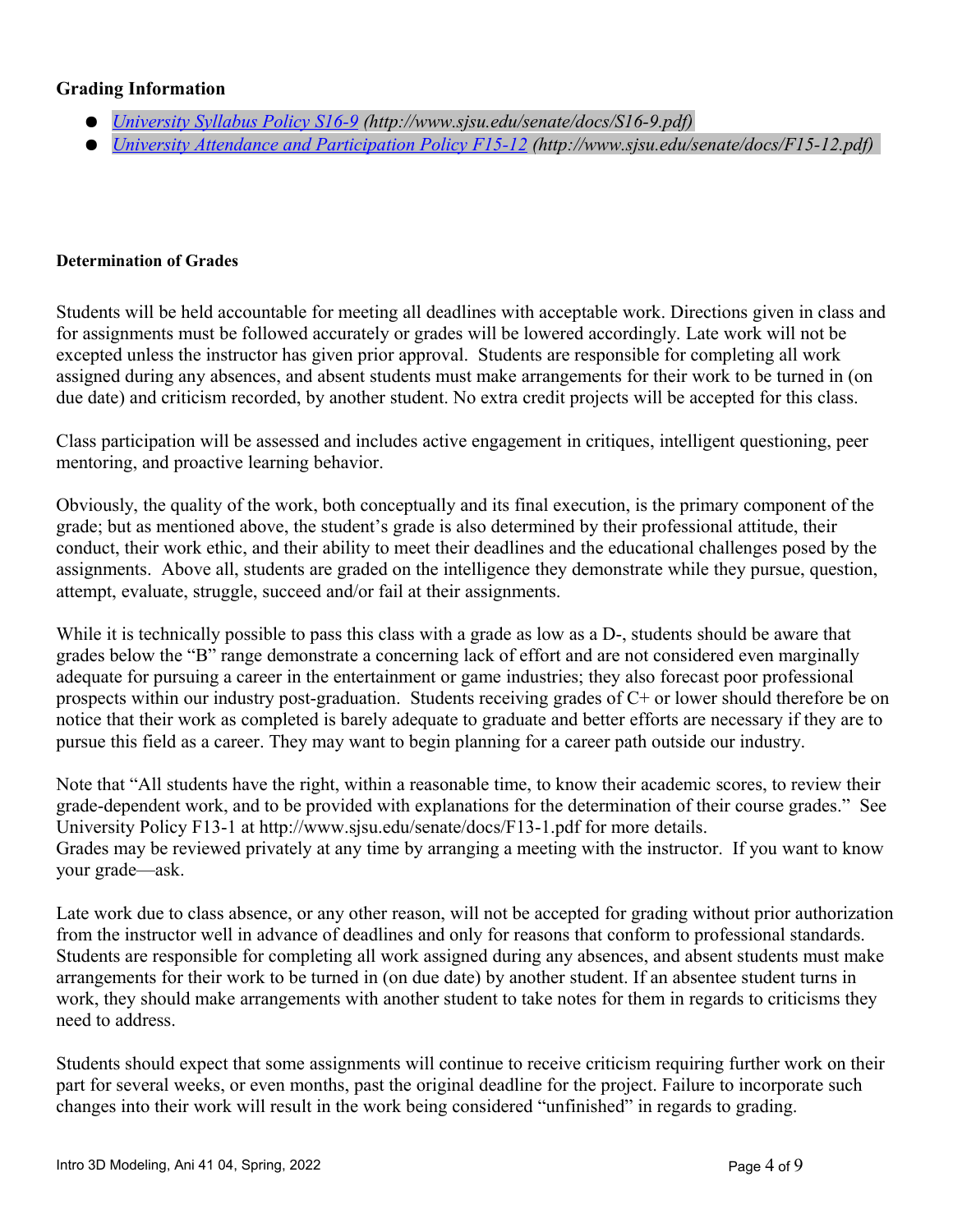"Incomplete" grades are only given rarely, and only in the event of compelling personal or family emergencies and/or crises. If you do receive an incomplete you will have to complete the work on your own and have one year to submit all final materials for consideration or your grade will revert to an F. **Grade Weighting:**

| Participation | 10% |
|---------------|-----|
| Progress      | 20% |
| Assignments   | 40% |
| The FINAL     | 30% |

A grades indicate excellent work. B grades indicate above average work. C grades indicate average work. D grades indicate below average work. F grades are failing.

A plus =  $100\%$  to 97%  $A = 96\%$  to 93% A minus =  $92\%$  to  $90\%$ B plus =  $89\%$  to  $87\%$  $B = 86\%$  to 83% B minus =  $82\%$  to  $80\%$ C plus =  $79\%$  to  $77\%$  $C = 76\%$  to  $73\%$ C minus =  $72\%$  to  $70\%$ D plus =  $69\%$  to  $67\%$  $D = 66\%$  to 63\% D minus =  $62\%$  to  $60\%$  $F = 59\%$  to 0%

Students should expect and plan their schedules to accommodate significant "homework" periods after each class session. Students are expected to bring and maintain prepared materials and be ready to work at the beginning of—and throughout—each class session. Failure to do so will affect one's grade. It is always the student's responsibility to be prepared for class even if absent from the previous class.

Students will receive significant homework assignments every class, with potentially even assignments via email during the week. Several assignments may ultimately overlap at times, and students should expect a considerable amount of work in their final semester.

A final critique will be held on the final exam day in the usual classroom at the time and date indicated by the university final exam schedule. Please consult the sjsu.com website to reserve those times in your calendar immediately.

For further information about classroom activities, please refer to any handouts distributed for assignments. (Available on the CANVAS.)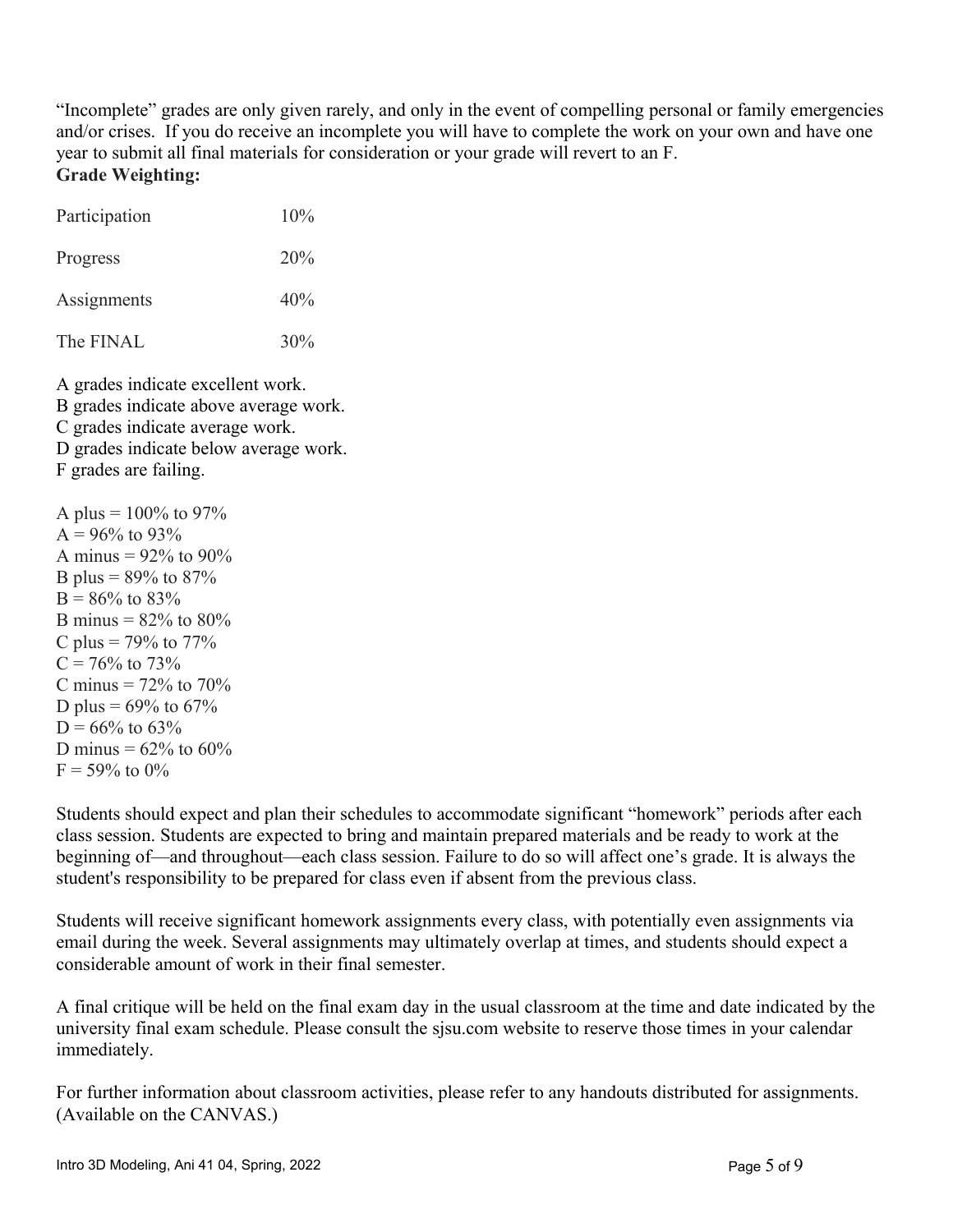## **Classroom Protocol**

All Animation/Illustration students are expected to conduct themselves in a professional manner at all times. See the bulleted list below for general program policies and expectations.

Whether in class or working after hours, students must respect the facilities and fellow students and are expected to present themselves and their work in a clean professional manner. Students will be held accountable for both classroom participation and contributing to the creation of a positive atmosphere for education.

Classes and events are to be treated as business appointments and students are expected to be in attendance, fully prepared, and on time. Fully prepared means having all necessary materials needed to work on class projects, having prepared according to instructions, and having made significant progress on assignments from the previous class. Failure to accomplish any of the above will significantly lower your grade.

The occasional absence is unremarkable, but if an absence is unavoidable, students are expected to notify the instructor immediately, and contact their peers to both turn in work on the due date and stay current with class assignments they may have missed.

Cell phones should be silent and should not be utilized during class unless otherwise directed. Students should refrain from eating food others can smell. At the end of classes, students are expected to leave the classroom cleaner than they found it, push in chairs, etc. During breaks and immediately before and after class, students should be conscious of the overall noise level in the room and try to minimize it in order to allow for the private instructor/student conversations that often occur.

Finally, students should maintain an awareness of the safety of their surroundings, belongings, and classmates. In particular, when working in the building and entering or leaving after hours, students should accompany one another in the interest of safety or call the University Police for an escort. Report any suspicious persons or behavior to the University police at 408-924-2222 or by picking up a blue emergency phone.

#### **Animation/Illustration Program Policies**

- Students must arrive to class on time with materials ready to work.
- Cell phones must be silenced.
- Private conversations during lectures and class discussions are not permitted.
- No checking email or using laptops for activities unrelated to the class.
- No playing personal audio through speakers, use headphones only.
- Do not prop open any doors.
- Do not leave valuable items unattended.
- Do not leave the classroom without cleaning your area.
- Be courteous to others, keep private conversations quiet.
- Aromatic foods are not allowed in any of the classrooms or labs.
- Please be attentive to your personal hygiene.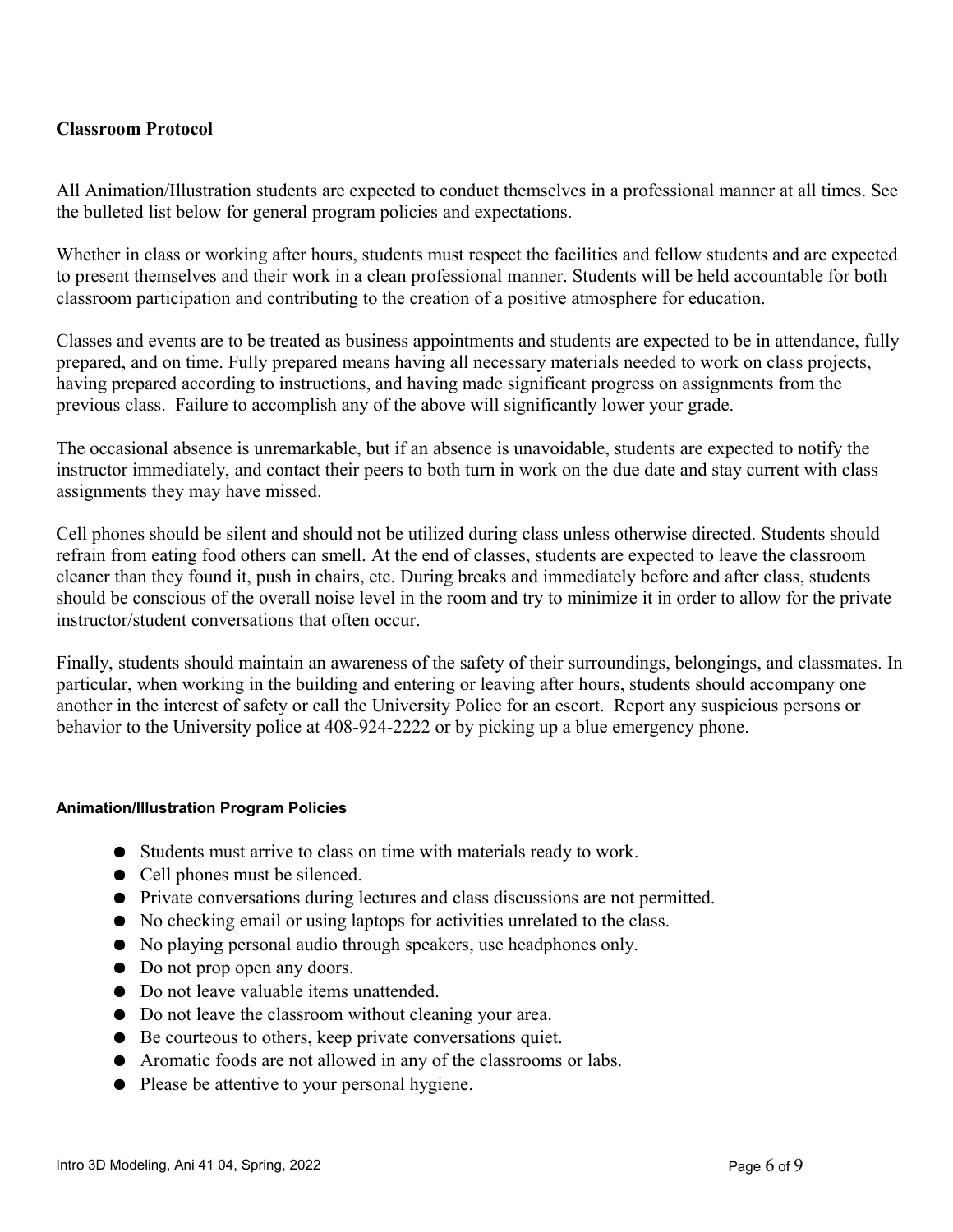#### **Computer Labs: Violation of rules will result in loss of lab access for the whole semester**

- No food or beverages by the workstations.
- Do not change the connections on the equipment.
- Do not move any equipment in the lab.
- No traditional painting.

## **University Policies**

Per University Policy S16-9 *(http://www.sjsu.edu/senate/docs/S16-9.pdf)*, relevant information to all courses, such as academic integrity, accommodations, dropping and adding, consent for recording of class, etc. is available on Office of Graduate and Undergraduate Programs' Syllabus Information web page at http://www.sjsu.edu/gup/syllabusinfo/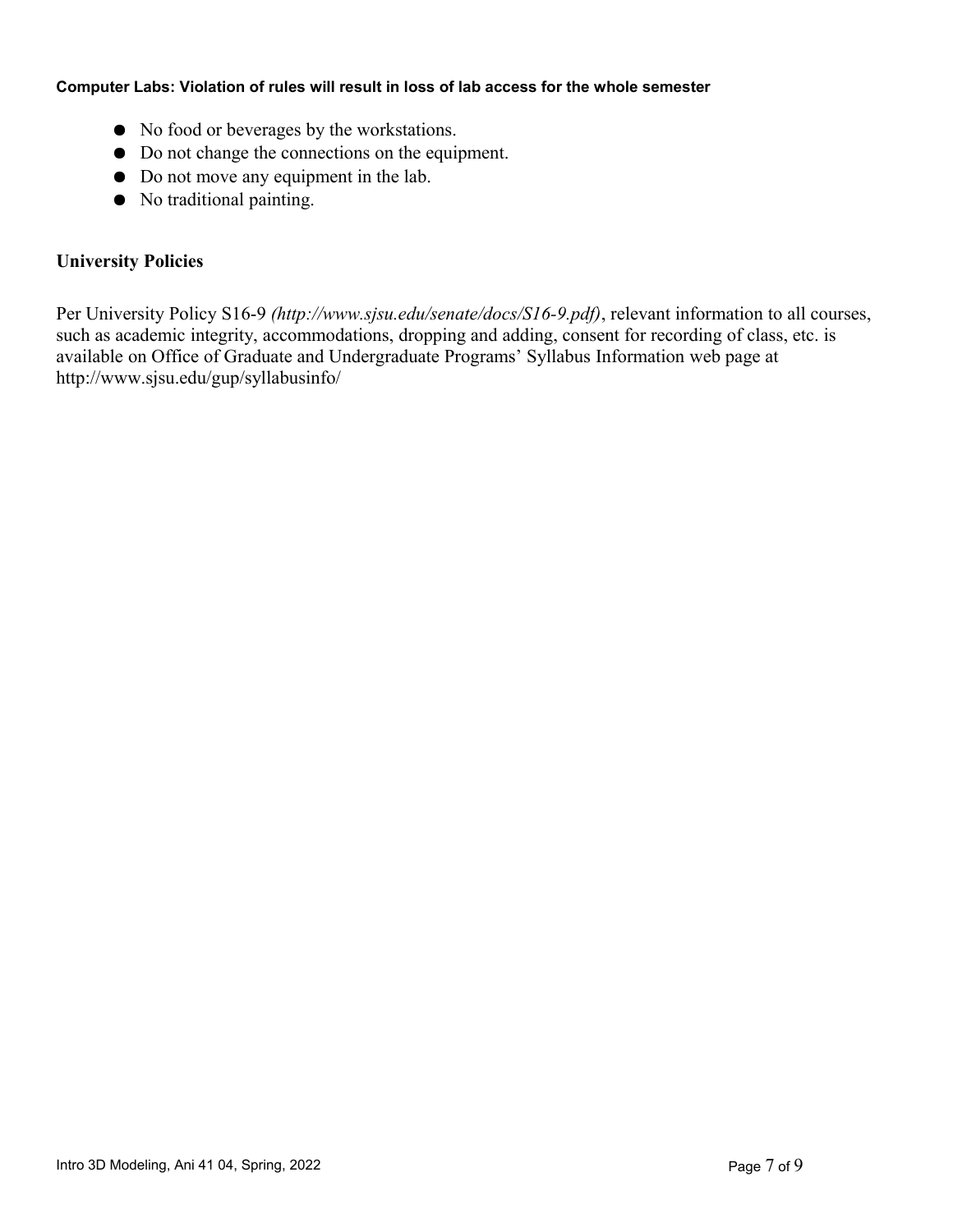# **Course Number / Title, Semester, Course Schedule**

## **Course Schedule**

| Week           | <b>Topics, Readings, Assignments, Deadlines</b>              |
|----------------|--------------------------------------------------------------|
| $\mathbf{1}$   |                                                              |
| $\mathbf{1}$   | Assign Model with Color Map                                  |
| $\overline{2}$ | Model with Color Map due                                     |
| $\overline{2}$ | Assign Creating your own door                                |
| $\overline{3}$ | Progress due                                                 |
| $\overline{3}$ | Creating your own door due. Assign Front Door and Frame      |
| $\overline{4}$ | Progress due                                                 |
| $\overline{4}$ | Front Door and Frame Due Assign Clean Up Doors               |
| 5              | Progress due                                                 |
| 5              | Clean Up Doors Due Assign Object Model                       |
| 6              | Progress due                                                 |
| 6              | Object Model Due Assign Lighting and Rendering               |
| 7              | Progress due                                                 |
| 7              | Lighting and Rendering Due Assign Block in and Test Paint    |
| 8              | Progress due                                                 |
| 8              | Block in and Test Paint Due Assign Clean up and Combine Maps |
| 9              | Progress due                                                 |
| 9              | Clean up and Combine Maps Due Second Object                  |
| 10             | <b>Spring Recess</b>                                         |
| 10             | <b>Spring Recess</b>                                         |
| 11             | Progress due                                                 |
| 11             | Second Object Due Assign Group Project wk1                   |
| 12             | Progress due                                                 |
| 12             | Group Project wk1 Due Assign Group Project wk2               |